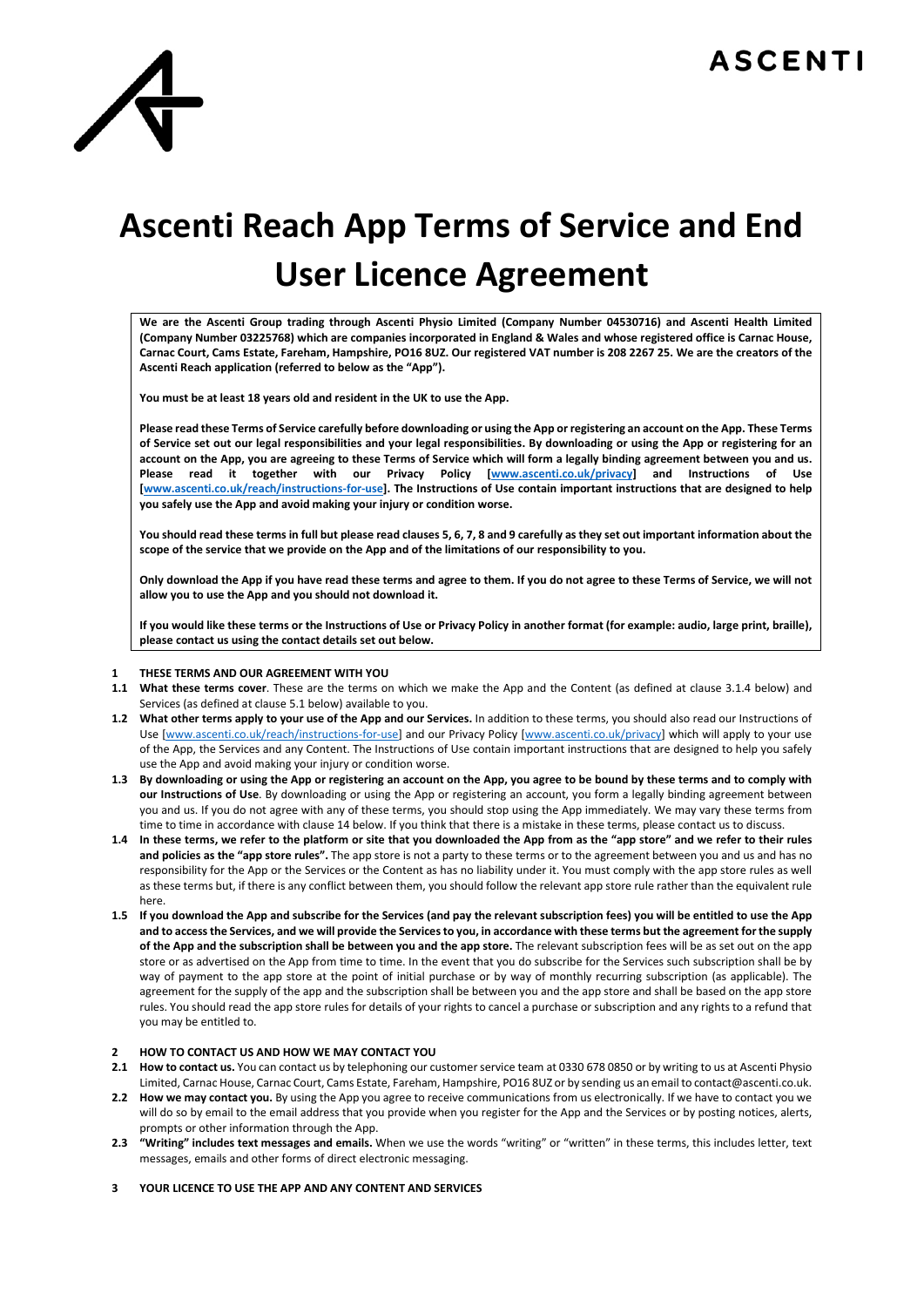- **3.1 We licence you to download and use the App provided you follow the rules described in these terms and any relevant app store rules.** This means that you do not own the App or any of its contents but that you may use it as permitted by these terms and the relevant app store rules. The licence:
- **3.1.1** is only for you personally (and anyone else that the app store may let you share the App with) and cannot be transferred to anyone else;
- **3.1.2** is for non-business use only;<br>**3.1.3** starts when you download tl
- **3.1.3** starts when you download the App;<br>**3.1.4** covers software, design, text, logos
- **3.1.4** covers software, design, text, logos, icons, images, graphics, video, audio and other multimedia content, and all other content, materials or services accessible from, or bought in, the App including all of our support resources (which we refer to collectively in these terms as "**Content**"); and
- **3.1.5** also covers updates to the App unless they come with separate terms, in which case we will give you an opportunity to review and accept the new terms.
- **3.2** If you sell or give away the device on which you have downloaded the App, you must first remove the App from the device. You should also remove any related data.
- **3.3 Nothing in these terms gives you any rights to use, copy or modify the App or the Content other than as necessary for you to access and use the App and receive the benefit of the Services in accordance with these terms for your own personal, non-business use.**  You are not allowed to:
- **3.3.1** modify the App's code in any way, including inserting new code, either directly or through the use of another app or piece of software;
- **3.3.2** deliberately attempt to avoid or manipulate any security features included in the App or Content or to avoid, manipulate or remove any notices contained in the App or any Content;
- **3.3.3** pretend that the App or any Content is your own or make the App or any Content available for others to download or use (including by way of copying the code of the App and creating an independent version).
- **3.4 Ascenti, Ascenti Reach and the Ascenti logo are our registered trade marks and other trade marks and trade names may also be used on the App or in the Content.** Use by you of any trade marks on the App or in the Content is strictly prohibited unless you have our prior written permission.
- **3.5 If any third party claims that the App or your use or possession of the App infringes their intellectual property rights, we will be responsible for investigating the claim and, where appropriate, for defending, settling and/or discharging it.** The app store will not have any responsibility for any such infringement.

#### **4 USING THE APP, TECHNICAL REQUIREMENTS, REGISTRATION AND SUPPORT**

- **4.1 The functionality of the App and the provision of the Services is reliant on your device having access to the internet and data networks via third party infrastructure and devices.** We are not responsible for the provision of any such third party infrastructure or devices and, if you want to use and App and access the Services you should ensure that you have an internet available device and sufficient internet connection available. You agree that you are solely responsible for all costs and expenses you may incur in relation to your use of the App. You should be aware that certain functions of the App require the downloading or streaming of data. Using too much data might mean that you exceed your data limit and you could face paying more than you were expecting, particularly if you are using the App abroad.
- **4.2 The App is not designed to be used outside of the UK.** We make no promise that the App is appropriate or available for use in locations outside of the UK. If you choose to access the App or receive the Services from locations outside the UK, you acknowledge you do so at your own initiative and are responsible for compliance with local laws where they apply.
- **4.3 We try to make the App as accessible as possible.** If you have any difficulties using the App, please contact us using the contact details at clause 2.1.
- **4.4 To use the App, your device needs to comply with the minimum requirements for the App as set out on the relevant app store.** We may update these minimum requirements from time to time as we update the App or add additional functionality.
- **4.5 Use of the App will require registration.** We are not obliged to permit anyone to register with the App and we may refuse, terminate or suspend registration to anyone at any time. You are responsible for making sure that your password and any other account details are kept secure and confidential. If we have reason to believe there is likely to be a breach of security or misuse of the App through your account or the use of your password, we may notify you and require you to change your password, or we may suspend or terminate your account. Any personal information you provide to us as part of the registration process will be processed in accordance with our Privacy Policy referred to at clause 15 below.
- **4.6 We are responsible for customer service in relation to the App and any Services and can help if you are having any issues.** You should contact us using the details set out at clause 2.1 above. You acknowledge that the app store has no obligation whatsoever to provide any support or maintenance services in relation to the App or any Services, although if the App is faulty you may be entitled to claim a refund from them, as described at clause 8.1 below and the app store rules.
- **5 THE SERVICES AND LIMITS ON THE SERVICE THAT WE ARE ABLE TO PROVIDE Please read this clause 5 carefully as it sets out important details about the scope of the services that we provide to you and the reliance that you should place on the information that we provide**
- **5.1** In these terms, we refer to the following features of the App as the "**Services**":
- **5.1.1** carrying out a remote assessment of your symptoms and condition through a number of questions and movement tests in order to determine the best course of action for your recovery needs;
- **5.1.2** setting a personalised recovery programme by way of video exercises that you are to follow remotely;
- **5.1.3** collecting feedback about the exercises from you which is used to adapt and evolve your programme with different exercises;<br>**5.1.4** receive and answer questions from you, whether in writing or by voice or video cal
- **5.1.4** receive and answer questions from you, whether in writing or by voice or video call; and
- **5.1.5** any other enhanced services that we may make available on the App from time to time.
- **5.2 The outcome of your assessment is based on an automated process and our Services are provided remotely.** Some conditions are not suitable for remote advice and the App and our Services are not intended to be used in relation to any condition or symptoms that require urgent medical attention. We may recommend that you seek further medical advice from a doctor, physiotherapist or other healthcare professional, in which case you will be responsible for seeking such further medical advice. If your condition is an emergency or otherwise requires urgent treatment, or we advise you to seek emergency medical assistance, then immediately seek medical assistance by contacting 999 or 111.
- **5.3 The assessment and the information given on the App is not intended to be (nor should it be considered to be a substitute for)**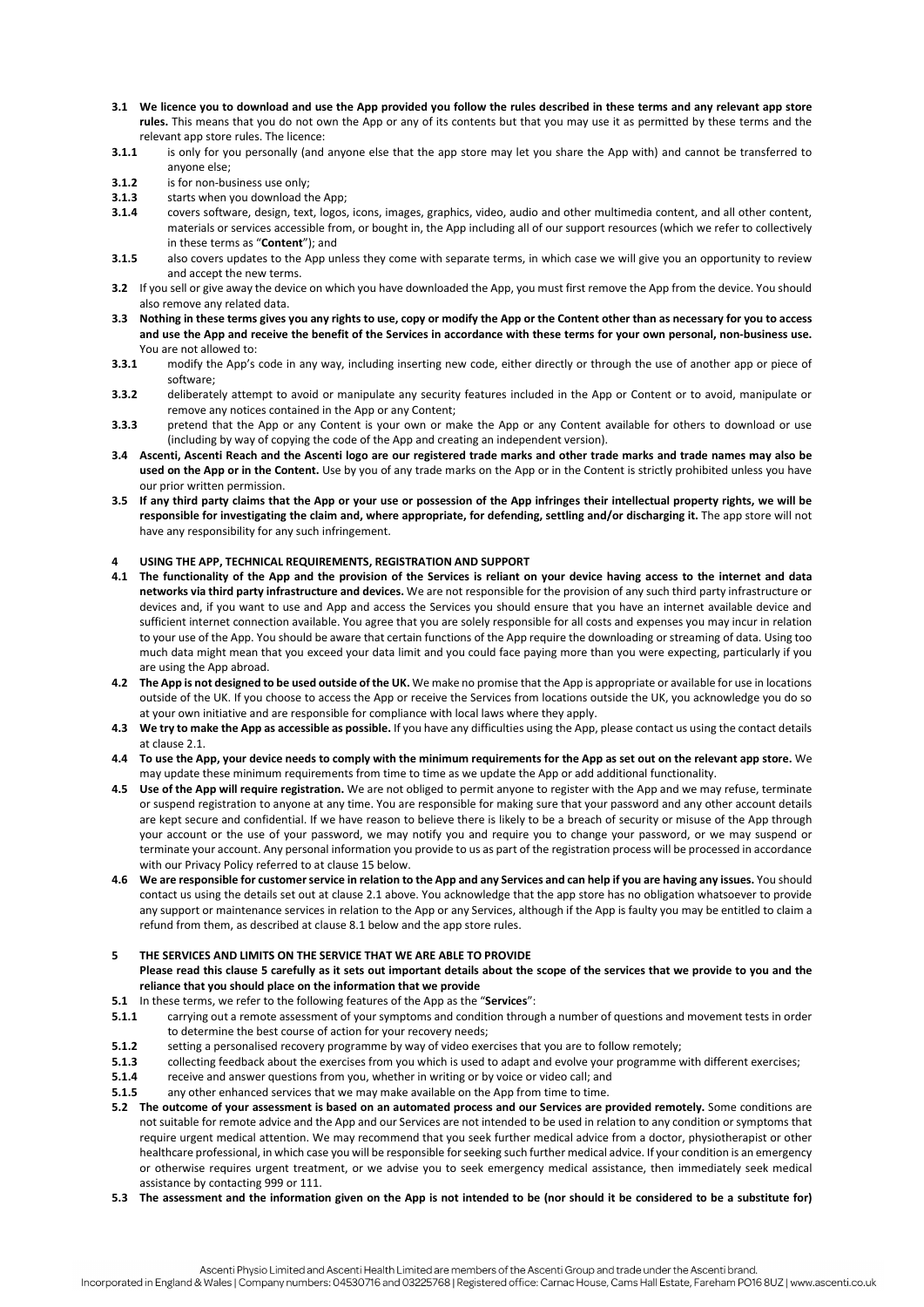**professional medical advice.** Whilst the App and the assessment have been designed by medical professionals in order to create a bespoke treatment plan for your condition, as we have not carried out an in person assessment, it is not intended to provide a formal medical diagnosis and it isn't an alternative to getting medical advice from a doctor or other healthcare professional. You should not disregard any medical advice, or discontinue any treatment that has been prescribed to you, on the basis of the information on this  $Ann$ 

**5.4 Neither the App nor our Services are designed to be used by anyone under 18 years of age and anyone under 18 years of age should seek medical advice from a GP or other relevant medical expert/ health professional.** We may suspend or terminate access to the App or our Services if we reasonably suspect that they are being used by anyone under 18 years of age.

# **6 YOUR OBLIGATIONS**

**Please read this clause 6 carefully as it sets out your obligations when using the App and receiving the Services. Failing to do so may make your injury or condition worse.**

**6.1 In order to allow us to provide the Services to you, it is important that you provide us with the information that we need in order to help you and that you comply with these terms as well as our Instructions of Use.** If you fail to do so then this could make your injury or condition worse.

#### **6.2 You must ensure that:**

- **6.2.1** any information you give to us, including as part of your assessment or when giving feedback, is accurate and that you answer any questions fully. You should tell us if any information you have given to us is or becomes inaccurate or incomplete or misleading;
- **6.2.2** if you are unsure as to how to answer any particular question or undertake any exercise or if you have any concerns about the Services we provide or any information on the App, you contact us [here] or seek further medical advice from a healthcare professional;
- **6.2.3** in performing any exercise that we recommend, you follow any instructions you are given by us, including following the correct technique for each exercise, as well as in respect of the number of sets or repetitions and frequency per week. Whilst we have tried to ensure that our instructions (whether given in videos, in writing or otherwise) are clear and easy to follow, if you are unsure of how to correctly complete any exercise then you should stop immediately and contact us [here] for further guidance;
- **6.2.4** you should only carry out exercises that you are comfortable with and you should stop immediately and contact us [here] if you experience any severe pain or discomfort or you experience any adverse or unexpected effects. You should not carry out any exercises you have been told by any medical professional not to undertake or if you have any other concerns with the exercises that you have been set;
- **6.2.5** you seek advice from a healthcare professional in person if you are unsure whether you have been able to explain or communicate your symptoms through our Service or follow the exercises we recommend or if you have any concerns about the advice you receive from us or if it is different from other advice you have received from another healthcare professional.

#### **7 OUR PROMISES TO YOU AND YOUR ACCEPTABLE USE OF THE APP**

- **This clause 7 sets out certain promises that we make to you in respect of the App and the Services and also sets out certain promises from you, as well as your responsibility if you fail to comply with those promises. You should read it carefully.**
- **7.1 While we endeavour to ensure that the App and the Content is accurate, complete and up-to-date, and we will provide the Services with reasonable care and skill, we make no promises as to the accuracy, completeness or fitness for purpose of any generic information available on the App or that such generic information meets any of your specific health or medical requirements.**

# **7.2 We make no promises that the:**<br>**7.2.1** App or the Service shall be

- **7.2.1** App or the Service shall be available to you at all times and without interruptions, faults or disturbances;
- **7.2.2** use of the App or the Service shall lead to certain results and in particular although we will provide the Services with reasonable care and skill we make no promises about the information on this App or the Services being able to make any health or medical condition better.
- **7.3 We operate anti-virus and malicious software prevention measures on the App but we cannot guarantee that the App, the Content or any software of any nature available on, downloaded or otherwise obtained from the App, will be free from viruses or other harmful code.** We will not be responsible to you in the event that the App, the Content or any such software contains any viruses or other harmful code. You should therefore ensure that your devices used to access the App and the Services are protected against viruses and harmful code.

### **7.4 You promise that you will not use the Service and/or the App to do any of the following things**:

- **7.4.1** break the law or encourage any unlawful activity;
- **7.4.2** send or upload anything that is (or might be considered to be) defamatory, offensive, obscene or discriminatory;
- **7.4.3** infringe our or any else's intellectual property rights (for example by using or uploading someone else's content or any content that you do not have the right to use or upload);
- **7.4.4** transmit any viruses or other harmful code;
- **7.4.5** try to gain unauthorised access to computers, data, systems, accounts or networks; or
- **7.4.6** deliberately disrupt the operation or anyone's website, app, server or business (including ours).
- **7.5** You agree to be fully responsible for any costs, claims, damages and expenses which we incur as a result of any claim arising from your failure to comply with clause 7.4 above.

# **8 OUR RESPONSIBILITY TO YOU**

#### **Please read this clause 8 carefully as it sets out important details about the extent of our liability to you.**

- **8.1 If the App fails to meet the standards required by law (including that the App is of satisfactory quality, fit for purpose and as described), please contact the app store for a full refund of the price you paid for the App.** The app store has no other responsibility or obligation in relation to the App beyond providing a refund in such circumstances. Any other claims, losses, liabilities, damages, costs or expenses will be our sole responsibility, including claims:
- **8.1.1** that relate to product liability;
- **8.1.2** that the App fails to conform to any applicable legal or regulatory requirement; and
- **8.1.3** arising under consumer protection, privacy or similar legislation.
- **8.2 If we breach these terms or we have failed to use reasonable care and skill in providing the Services to you or are negligent, and you suffer loss or damage as a result, we are responsible for compensating you for that loss or damage if it was a foreseeable result**

Ascenti Physio Limited and Ascenti Health Limited are members of the Ascenti Group and trade under the Ascenti brand.

Incorporated in England & Wales | Company numbers: 04530716 and 03225768 | Registered office: Carnac House, Cams Hall Estate, Fareham PO16 8UZ | www.ascenti.co.uk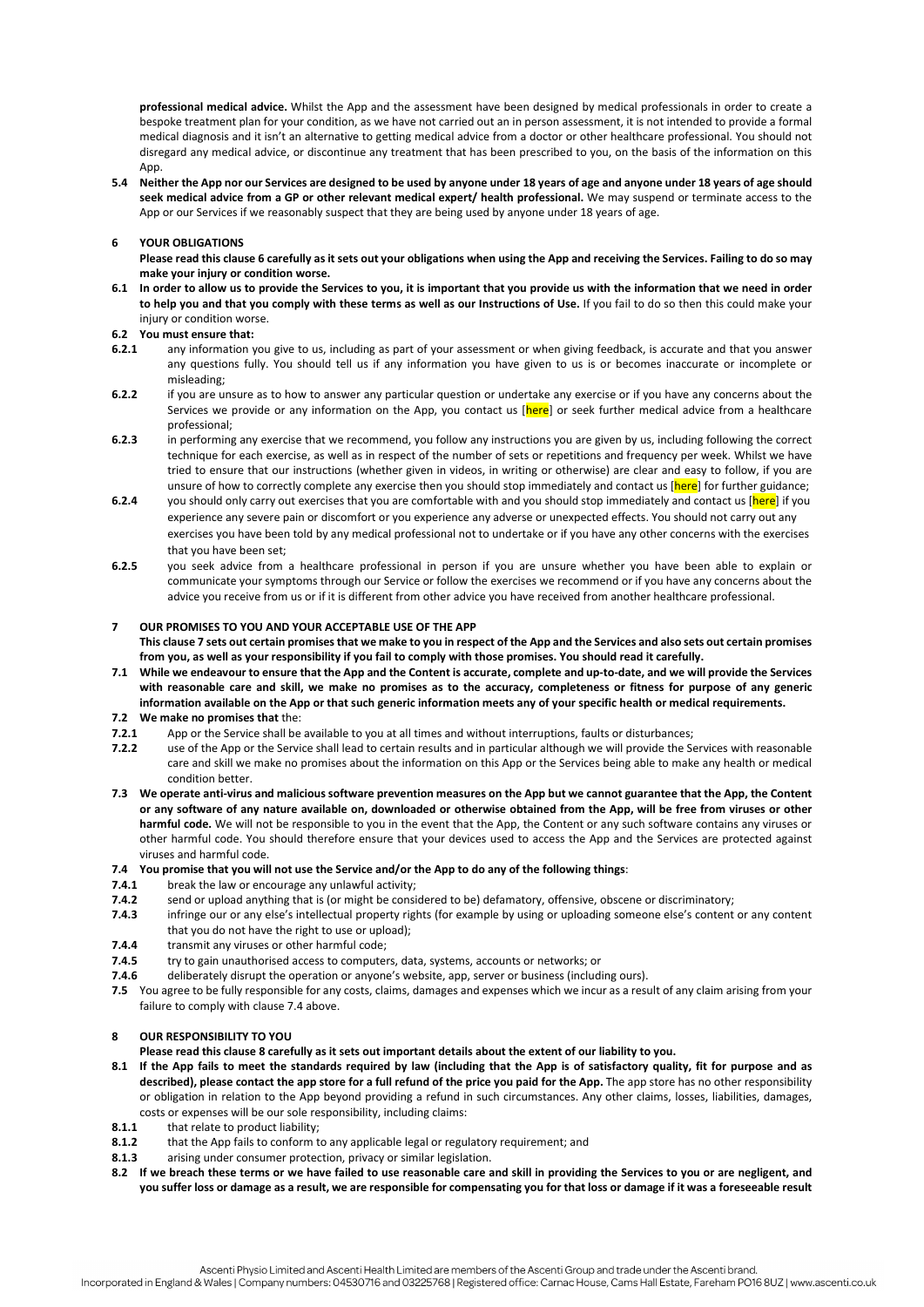**of our breach.** By foreseeable we mean that, at the time that the contract was made, either it was clear that such loss or damage would occur or you and we both knew that it might reasonably occur, as a result of something we did or failed to do.

# **8.3 Except for any legal responsibility referred to in clause 8.5 below, we are not legally responsible for:**

- **8.3.1** any loss or damage that you suffer that was not foreseeable to you and to us when these terms were formed;
- **8.3.2** any loss or damage that you suffer that was not caused by any breach or negligence on our part;<br>**8.3.3** any loss or damage that you suffer that was caused by your failure to comply with these terms
- **8.3.3** any loss or damage that you suffer that was caused by your failure to comply with these terms, our Instructions of Use or any other instructions, advice or guidance on the App or otherwise provided to you by us, whether in writing or any other form;
- **8.3.4** any business losses, including loss of profits, loss of goodwill or loss of business opportunity;<br>**8.3.5** any losses to non-consumers

- **8.4 If the App damages your device or any software installed on it as a result of our failure to use reasonable care and skill, please let us know.** If we can, we will repair the damage. If that is not possible, we will compensate you. We may ask for more information (including photographs) about what has happened so that we can understand the nature of the problem.
- **8.5 Nothing in these terms excludes or limits our liability for any death or personal injury caused by our negligence, liability for fraud or fraudulent misrepresentation, or any other liability that the law does not allow us to exclude or limit.**
- **8.6 The limits on our responsibility to you as set out in these terms shall not apply to any face to face in person treatment provided by us at one of our clinics.** Where you are a patient receiving face to face in person treatment from us at one of our clinics our responsibility to you in respect of such face to face treatment shall be as set out in the Ascenti Patient Terms [\(https://www.ascenti.co.uk/terms-conditions\).](https://www.ascenti.co.uk/terms-conditions)

#### **9 FAILURES OF NETWORKS OR HARDWARE AND OTHER EVENTS NOT REASONABLY IN OUR CONTROL**

**The App relies on a number of things working properly to enable you to enjoy all of its features.** Many of these, such as your internet connection, your device and the app store, are entirely outside of our control. Although we will do everything that we reasonably can to resolve any issues, we are not responsible to you if you are unable to use all or any part of the App, or if we otherwise fail to perform, or are interrupted or delayed in performance of, any of our obligations under these terms because of:

- **9.1** a poor internet connection or any other non-availability or failure of any telecommunications or computer network provided by you or any third party;
- **9.2** a fault in your device or a component in your device or any other equipment provided by you or any third party
- **9.3** an issue with the app store or any other software or system operated or provided by you or any third party; or
- **9.4** any other event or circumstances that it would not be reasonable to expect us to control.

#### **10 UPDATES TO THE APP**

- **10.1 We may update the App from time to time for reasons that include fixing bugs or enhancing functionality.** We might also change or remove functionality but if we do that we will ensure that the App still meets the description of it that was provided to you at the time you downloaded the App. Updates will either download automatically or you may need to trigger them yourself, depending on your device and its settings.
- **10.2 We strongly suggest that you download all updates as soon as they become available.** Depending on the nature of the update, the App may not work properly (or at all), or you may be exposed to security vulnerabilities, if you do not keep the App updated to the latest version that we make available.

#### **11 EXTERNAL SERVICES AND SITES**

- **11.1 The App may contain hyperlinks or references to third party websites or otherwise enable you to access services and websites that we do not own or operate.** We refer to these collectively below as "**External Services**".
- **11.2 Access to any External Services or hyperlinks or references to External Services are provided for your convenience only and we are not responsible for examining or evaluating the content or accuracy of these External Services.** The display of a hyperlink or the reference to any External Services or the ability to access any External Services by way of the App does not mean that we endorse those External Services or any products or services available from such External Services. You will need to make your own independent judgement regarding your interaction with any External Services (including the purchase or use of any products or services accessible through them) and any use of such External Services is at your own risk. We have no control over External Services and accept no legal responsibility for any content, material or information contained in them.
- **11.3 Your use of any such External Services may be governed by the terms of that third party.** Before using any External Services, make sure you have read and agreed to the terms on which they are being offered to you, including the way in which they may use your personal information.

# **11.4 You must not use any External Services in any way that:**

- **11.4.1** is inconsistent with these terms or with the terms of the External Service; or
- **11.4.2** infringes our intellectual property rights, or the intellectual property rights of any third party.
- **11.5** From time to time we may change or remove the External Services that are made available through the App.

#### **12 ENDING THE AGREEMENT BETWEEN YOU AND US**

- **12.1 We can end the agreement between you and us for the provision of the App and the Services if you do not comply with any part of these terms.** As an alternative to ending the agreement, we may decide to suspend your access to the App and the Services. We will give you a reasonable amount of notice before the agreement ends or we suspend your access to the App and the Services but if what you have done is serious then we may end this agreement immediately and without advance notice to you. "Serious" means that you are causing harm (or attempting to cause harm) to other users, interfering with the operation of the App or doing anything else that we think presents a big enough risk to justify us ending the agreement quickly. Your access to the App and the Services will also end at the end of the relevant subscription period unless you renew your subscription via the app store in accordance with the app store rules.
- **12.2 We may also end the agreement between you and us for the provision of the App and the Services other than in the circumstances we refer to in clause 12.1 above (including where we decide to withdraw access to the App or the provision of the Services via the App).** If we do decide to end the agreement under this clause 12.2 we will provide reasonable notice to you which as a minimum shall be no less than the period of time remaining on your then current subscription period.
- **12.3 The consequences of the agreement between you and us ending are as follows:**
- **12.3.1** you are no longer allowed to use the App and we may remotely limit your access to it;
- **12.3.2** we are no longer obliged to provide the Services;

**<sup>8.3.5</sup>** any losses to non-consumers.